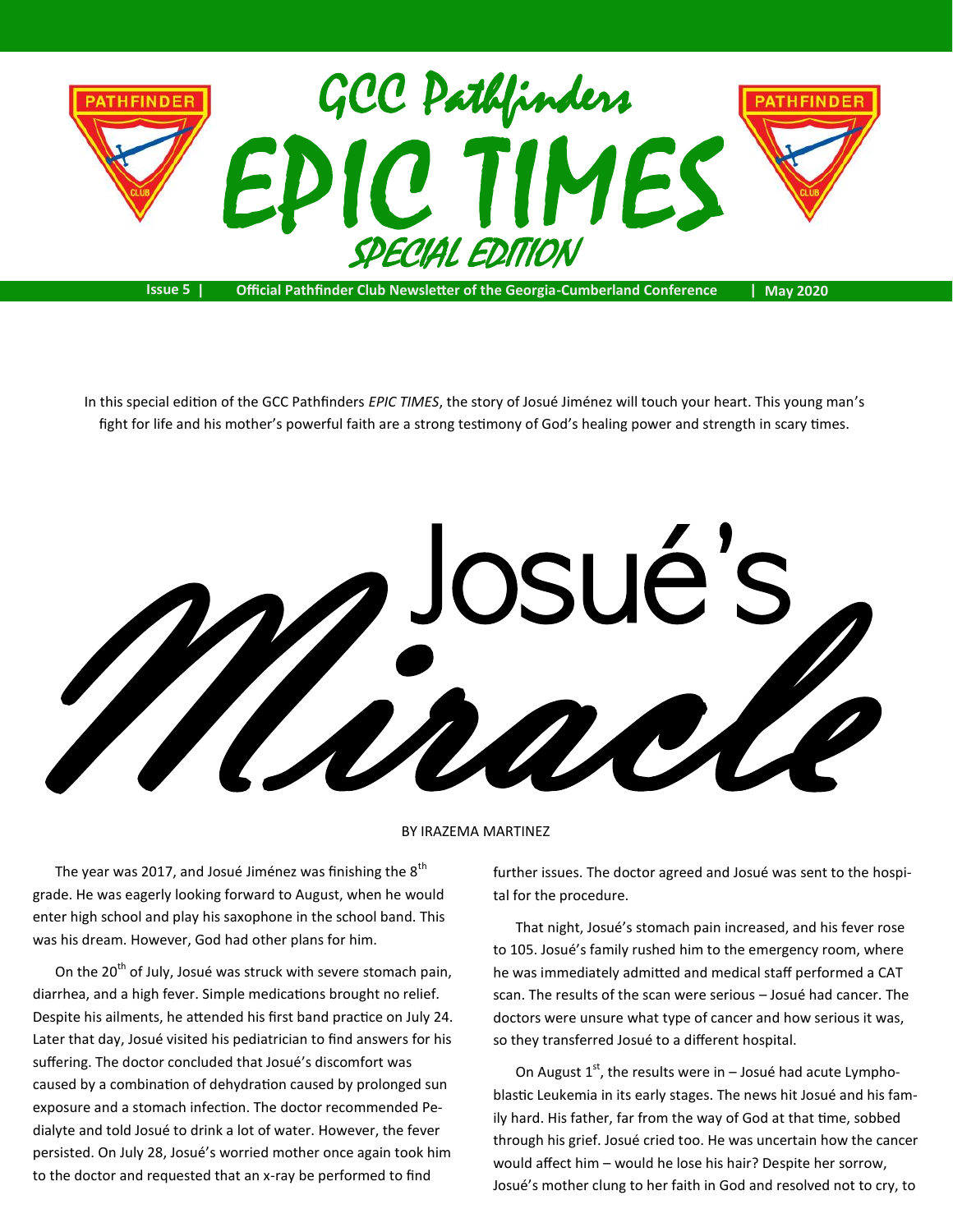encourage her son. The journey ahead was going to be a struggle, but she knew God would be with them.

Over the months of August, September, and October, Josué and his family were in and out of the hospital for chemotherapy treatments and weekly checkups. Love and support poured in from their family and church in the United States, and also from other parts of the world, including Argentina, Germany, Spain, Honduras, Mexico, and Puerto Rico.

On October  $11<sup>th</sup>$ , Josué was admitted to the hospital due to the toxicity that was building up from chemotherapy. His body was poisoning itself. October passed slowly. On October 26, Josué turned 15. Nurses tried to cheer him up by bringing him presents and a nice cake, but Josué was upset. His mother sought to bolster his courage.

"Trust in God, Josué," she urged. "Accept His plan, even though we may not understand it."

Thanksgiving Day arrived. Josué and his family joined some of the other patients who were celebrating with some Mexican food. Everyone ate and enjoyed a good time together. Little did they know that their faith would be put to a serious test that night.

At 10:20 p.m., as a nurse made her routine rounds, Josué experienced a serious medical complication. Immediately the nurse called for the doctor on duty. In less than 15 minutes, the doctor arrived and was present to witness Josué's second episode of the complication. The doctor immediately declared a code blue (meaning that

Josué was experiencing a life-threatening medical emergency). Josué's mother knew that something was terribly wrong. Through her panicked tears, she begged medical staff to hurry with their work. She talked to Josué, knowing that he was listening to her even though he could not show it.

Five minutes passed. Then fifteen. Thirty. Finally, after 39 minutes of desperate working, medical staff were able to resuscitate Josué. After stabilizing him, they took him to the progressive care unit and kept him asleep so he could recover from the many electric shocks they had to administer to him. By the time other family members arrived, the worst was over.

After Josué's brush with death, the pediatrician on duty approached his family.

"Prepare yourselves for the worst," she said. "It took a long time for the child to breathe, and he may wake up with brain dam-

"Trust in God, Josué," she urged. "Accept His plan, even though we may not understand it."

age or a physical impairment. There is a possibility he may not recognize you."

The pediatrician's words sounded so cruel to Josué's mother. She replied, "You do your work as a doctor, and my God will do His work of raising my son."

Not pleased with Josué's mother's response, the doctor shook her head and walked away.

Josué's mother turned to her husband.

"Now is the time," she urged. "Repent and ask God for forgiveness. Let us pray for our son with all our faith and ask Him to return our son to us again."

They held hands in a little corner of the hospital and prayed to God with all their faith and asked for His mercy. They believed God was listening and that He would answer.

Within three hours, Josué's parents were told that their son had awoken. They ran to his bedside.

> Medical workers asked Josué, "Do you know who they are?"

"Yes," answered Josué.

"Who are they?"

"My parents."

"What are their names?"

"Irazema and Guillermo," Josué replied.

The medical staff were shocked. "It is a true miracle!" they exclaimed. "No one who has gone without breathing for that long can wake up like this!"

Josué's parents looked at each other and wept for joy and gladness. They knew that God had heard them.

Medical staff closely monitored Josué's recovery from his neardeath incident. They kept him connected to more than 21 pumps and cables to receive medicine and care. He was also hooked up to an artificial respirator to help him recover from his prolonged lack of oxygen. Doctors told Josué's parents that Josué would need a respirator for a few months and that one would be sent home with him. However, God said no to this! After just three days, Josué's lungs were working well and he was disconnected from the respirator.

Between November 24 and 28, Josué experienced a total of six cardiac arrests. The arrests would last between 3.5 to 10 minutes. Each time Josué's body was attacked with these episodes, his mother and father, along with Adventist church members and non-Adventists, would pray that God would intervene. Josué's mother